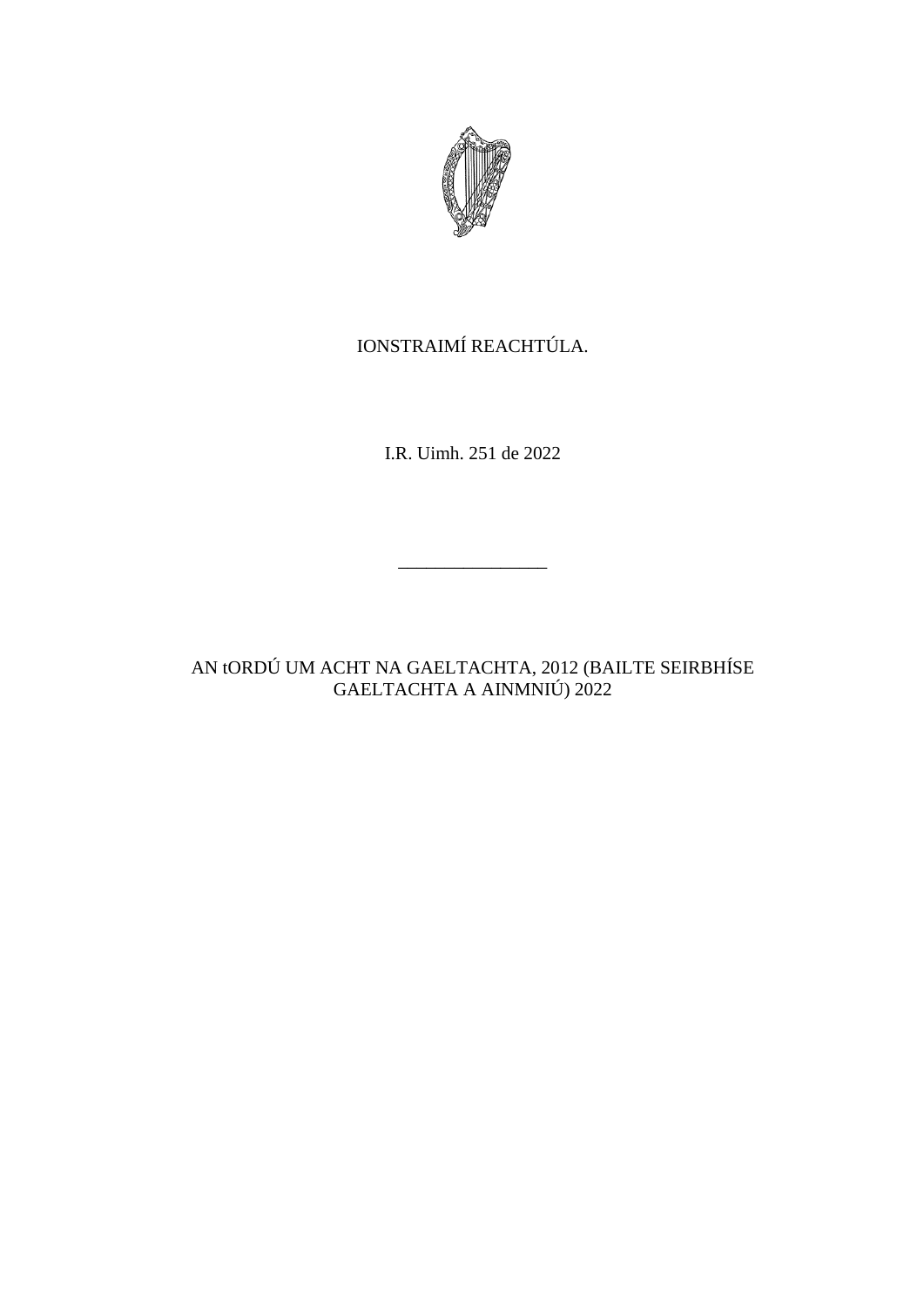#### I.R. Uimh. 251 de 2022

## AN tORDÚ UM ACHT NA GAELTACHTA, 2012 (BAILTE SEIRBHÍSE GAELTACHTA A AINMNIÚ) 2022

I bhfeidhmiú na gcumhachtaí a thugtar dom le halt 9(1) d'Acht na Gaeltachta, 2012 (Uimh. 34 de 2012) (arna oiriúnú leis an Ordú Cultúir, Oidhreachta agus Gaeltachta (Ainm na Roinne agus Teideal an Aire a Athrú) 2020 (I.R. Uimh. 403 de 2020)) agus an tOrdú Turasóireachta, Cultúir, Ealaíon, Gaeltachta, Spóirt agus Meán (Feidhmeanna Aire a Tharmligean), 2020 (I.R. Uimh. 547 de 2020), déanaimse, Jack Chambers, Aire Stáit ag an Roinn Tuarasóireachta, Cultúir, Ealaíon, Gaeltachta, Spóirt agus Meán, leis seo an t-ordú seo a leanas:

1. Féadfar an tOrdú um Acht na Gaeltachta, 2012 (Bailte Seirbhíse Gaeltachta a Ainmniú), 2022 a ghairm den Ordú seo.

2. Ainmnítear baile a shonraítear sa Sceideal mar Bhaile Seirbhíse Gaeltachta críocha alt 9(1) d'Acht na Gaeltachta, 2012 (Uimh. 34 de 2012).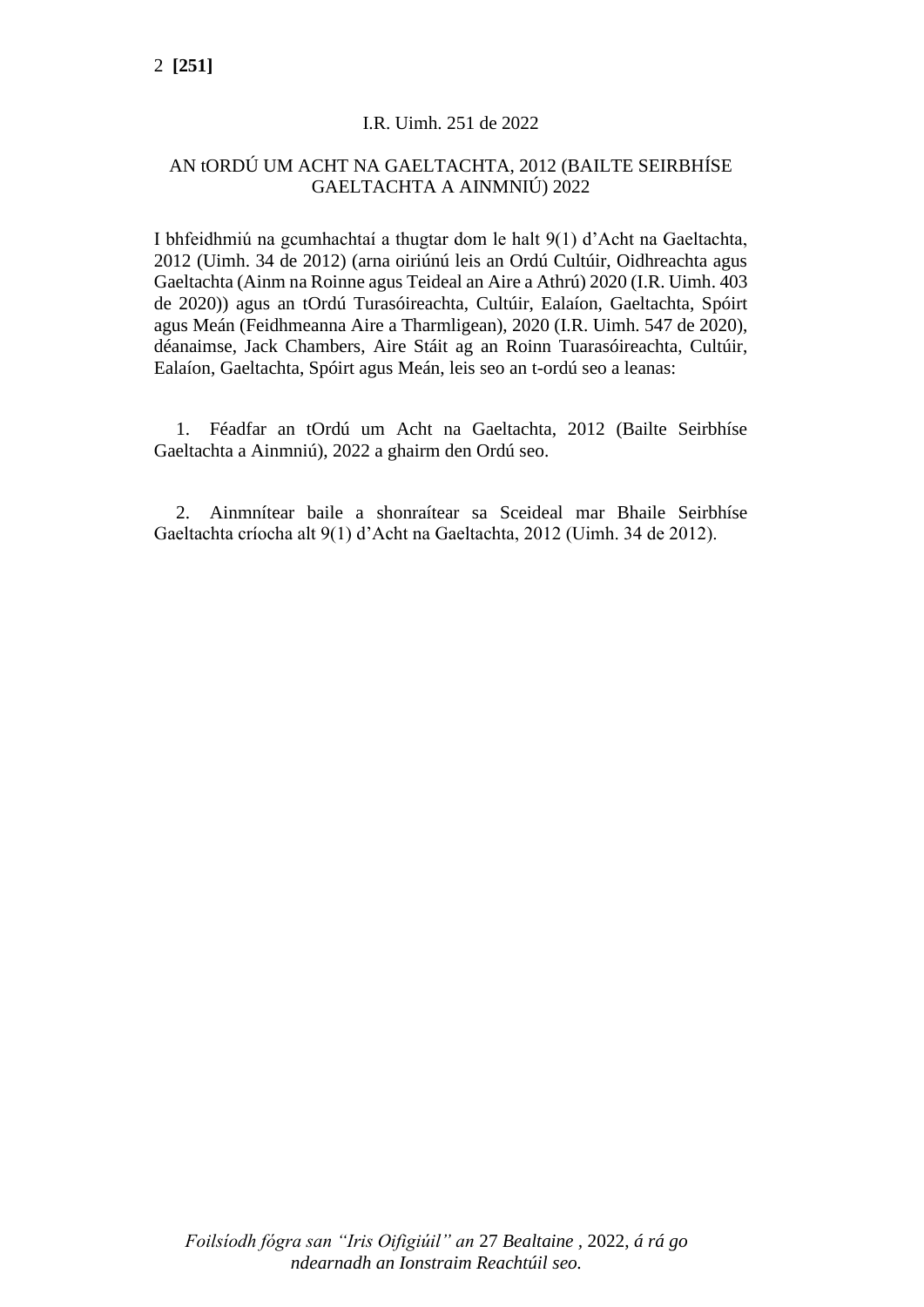## **[251]** 3

#### SCEIDEAL

#### **Baile Seirbhíse Gaeltachta: An Clochán Liath, Co. Dhún na nGall**

(1) An baile seo a leanas: An Clochán Liath

Arna thabhairt faoi mo láimh,, 17 Bealtaine 2022

JACK CHAMBERS, Aire Stáit ag an Roinn Turasóireachta, Cultúir, Ealaíon, Gaeltachta, Spóirt agus Meán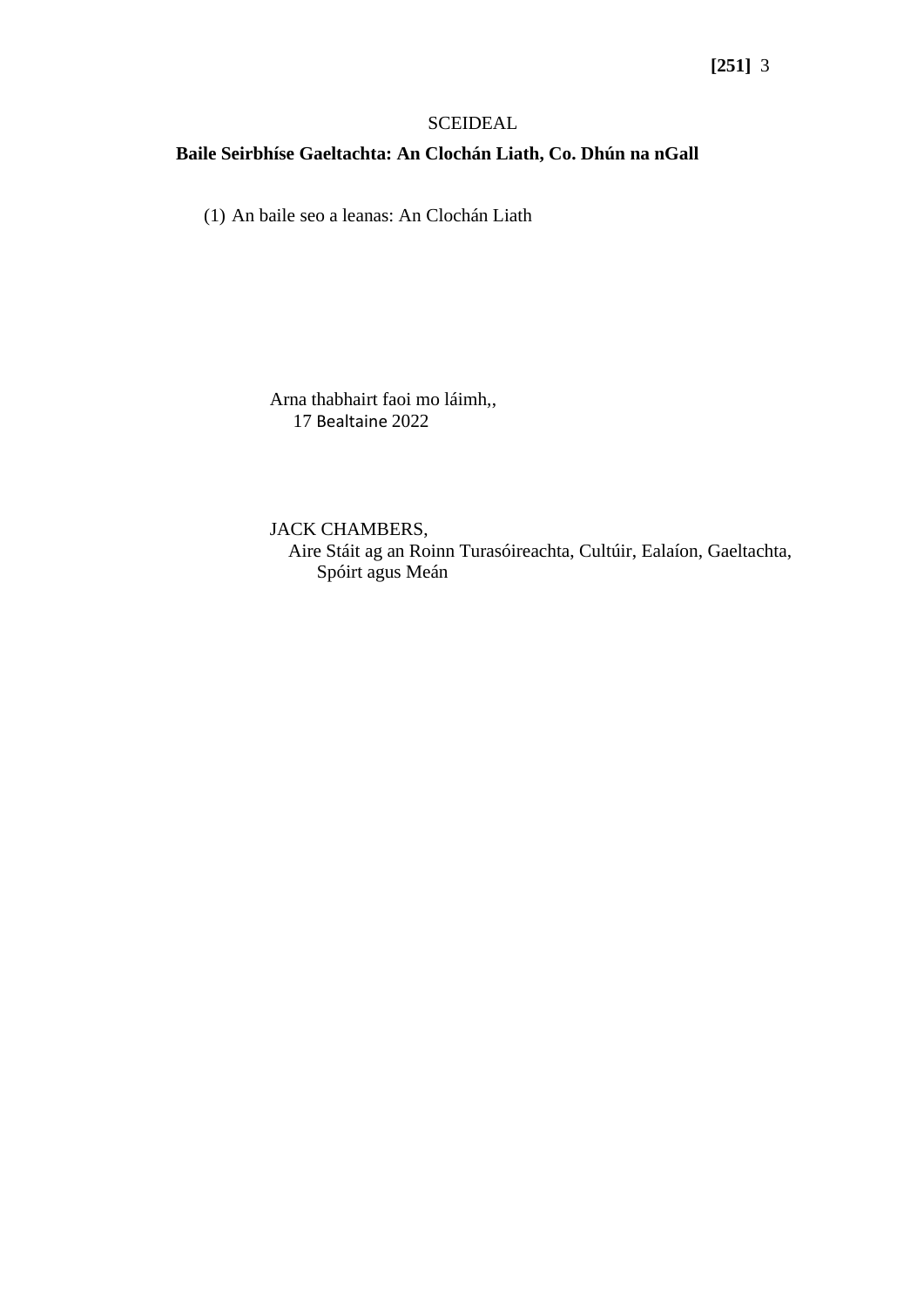4 **[251]**

*Official Translation / Tiontú Oifigiúil*



## STATUTORY INSTRUMENTS.

**S.I. No. 251 of 2022**

\_\_\_\_\_\_\_\_\_\_\_\_\_\_\_\_

## GAELTACHT ACT 2012 (DESIGNATION OF GAELTACHT SERVICE TOWNS) ORDER 2022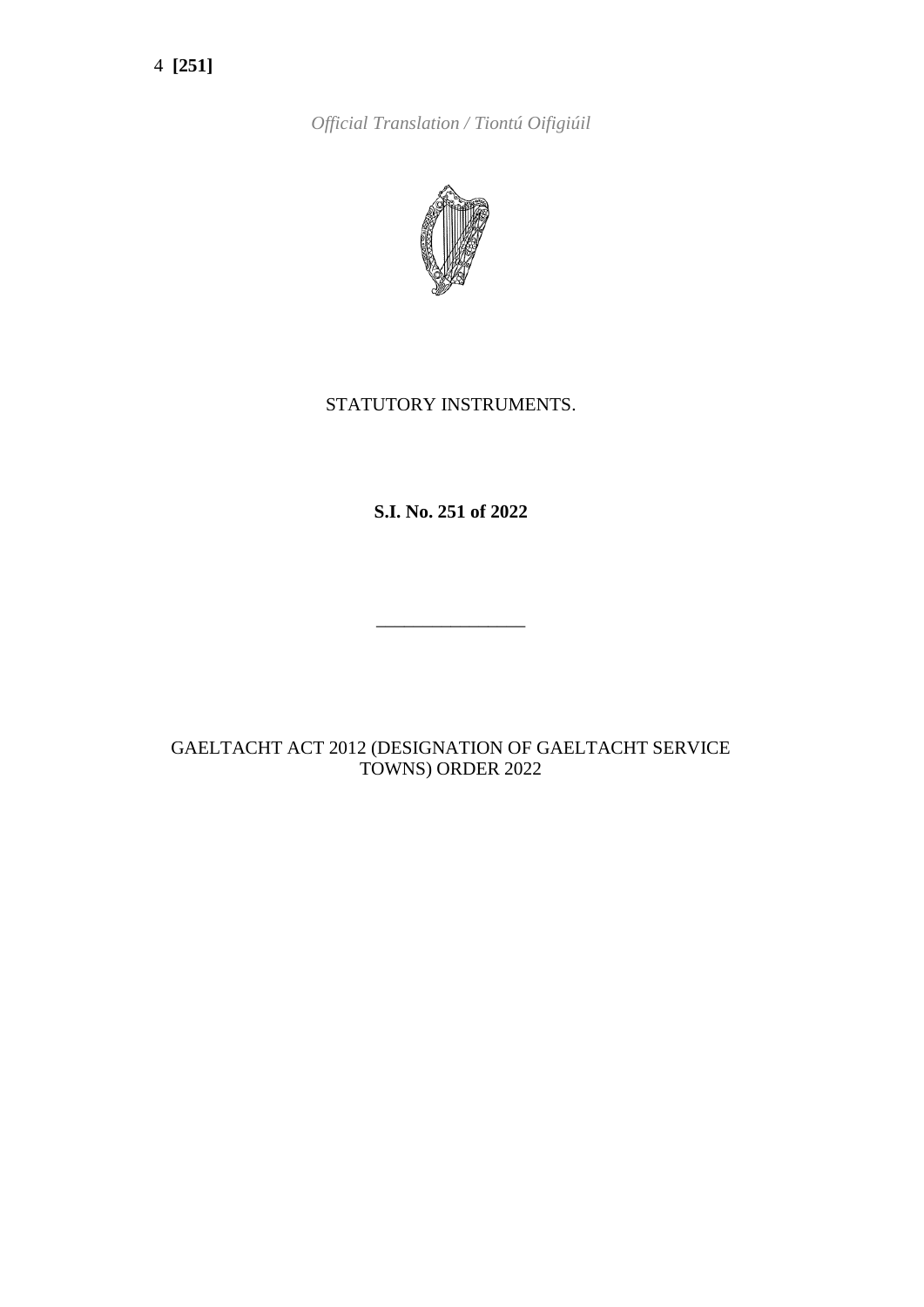#### *Official Translation / Tiontú Oifigiúil*

#### S.I. No. 251 of 2022

#### GAELTACHT ACT 2012 (DESIGNATION OF GAELTACHT SERVICE TOWNS) ORDER 2022

I, Jack Chambers, Minister of State at the Department of Tourism, Culture, Arts, Gaeltacht, Sport and Media, in exercise of the powers conferred on me by section 9(1) of the Gaeltacht Act 2012 (No. 34 of 2012) (as adapted by the Culture, Heritage and the Gaeltacht (Alteration of Name of Department and Title of Minister) Order 2020 (S.I. No. 403 of 2020)) and the Tourism, Culture, Arts, Gaeltacht, Sport and Media (Delegation of Ministerial Functions) Order 2020 (S.I. No. 547 of 2020), hereby order as follows:

1. This Order may be cited as the Gaeltacht Act 2012 (Designation of Gaeltacht Service Towns) Order 2022.

2. The town specified in the Schedule is designated to be a Gaeltacht Service Town for the purposes of section 9(1) of the Gaeltacht Act 2012 (No. 34 of 2012).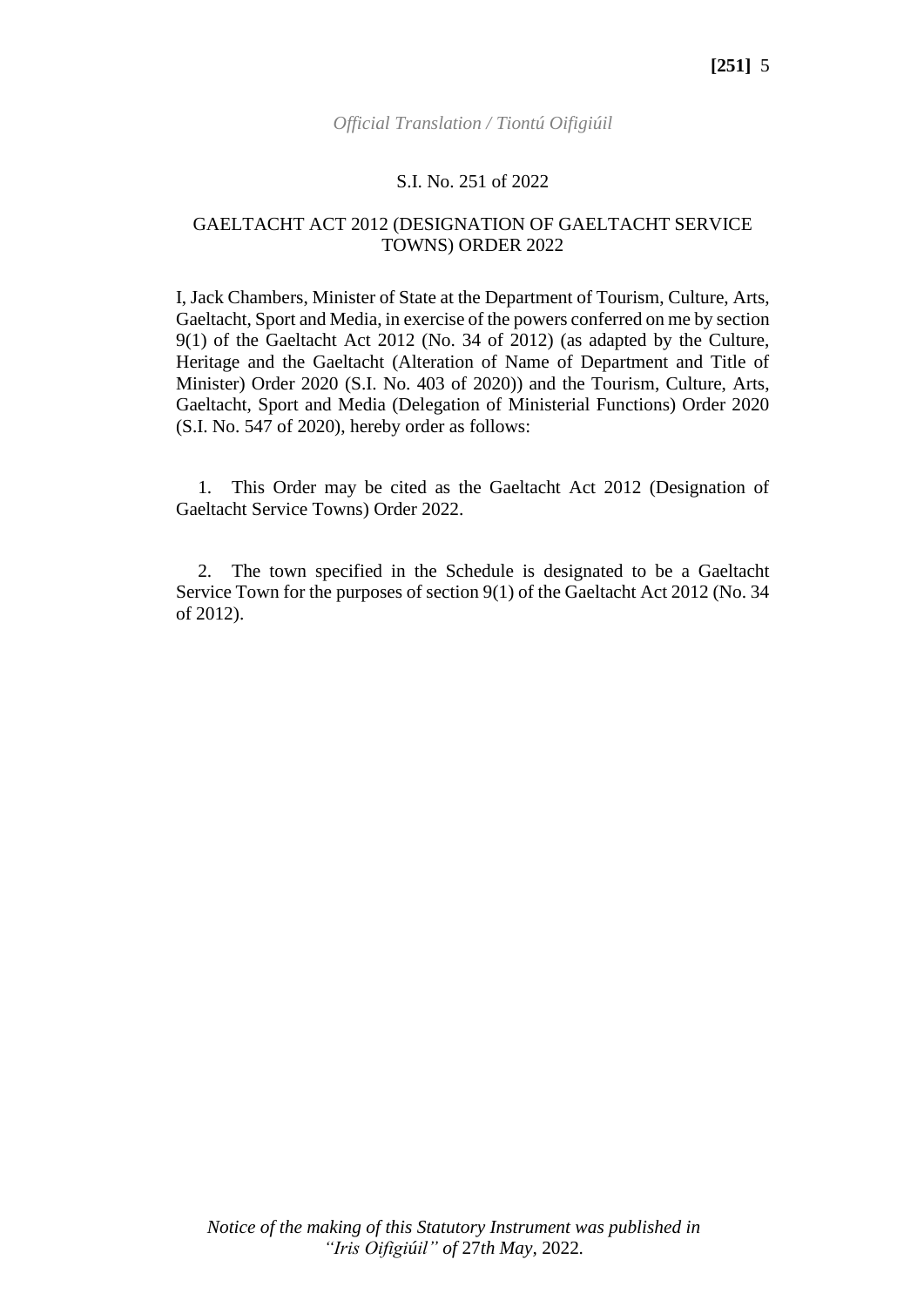*Official Translation / Tiontú Oifigiúil*

#### SCHEDULE

## **Gaeltacht Service Town: An Clochán Liath, Co. Donegal**

(1) The following town: An Clochán Liath

GIVEN under my hand, 17 May 2022

JACK CHAMBERS, Minister of State at the Department of Tourism, Culture, Arts, Gaeltacht, Sport and Media